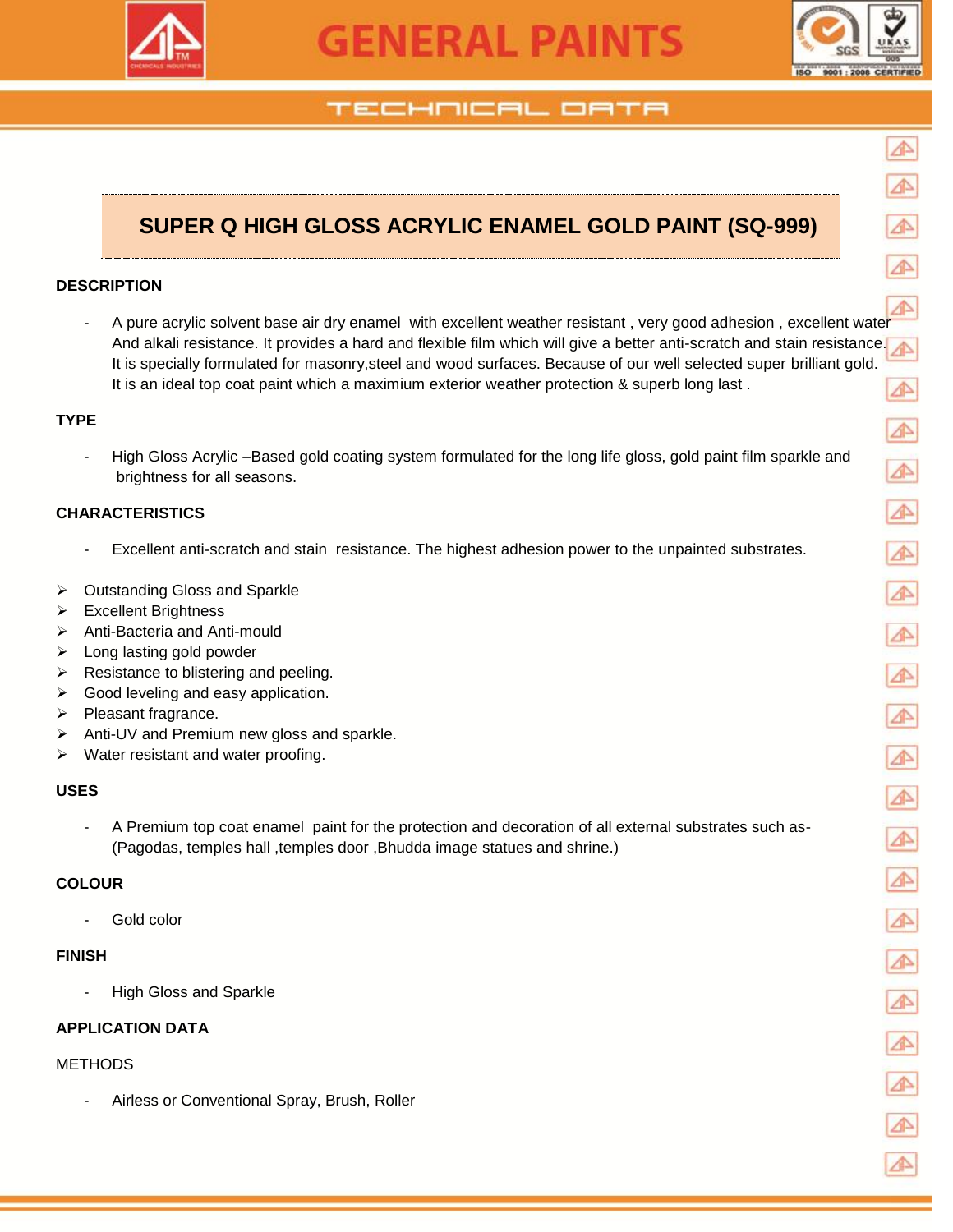



⚠

 $\triangle$ 

⚠

⚠

⚠

⚠

⚠

⚠

 $\blacktriangle$ 

# TECHNICAL ORTA

## **DILUTION**

Use Clean water

 For brush 10-15 by Volume (Dilution is to improve the workability) For spray 100-150% by Volume (Dilution is to improve the workability)

# THEORATICAL COVERAGE

- 46-66 sq.M per US.Gal

#### Dry Film Thickness

- 30-35 microns

# **SURFACE PREPARATION**

#### **New Surface**

| Masonry & Concrete      | : Surface must be dry, clean & free of dirt, dust, grease or wax. Concret must be full cured and I                                      |   |
|-------------------------|-----------------------------------------------------------------------------------------------------------------------------------------|---|
|                         | Left over 30 days before painting.                                                                                                      |   |
| Steel & Metal           | : Surface must be dry, clean & free of dirt, grease or wax. For Brass, Stainless steel, Aluminum,                                       |   |
|                         | Glavanize or Alloy metal surfaces.                                                                                                      |   |
| <b>Old Surface</b>      |                                                                                                                                         |   |
| Masonry & Concrete      | : Mechanical sand off old paint, remove un-desirable & poor adhering to the surface by proper                                           | ⚠ |
|                         | Wire brush and sand paper.                                                                                                              |   |
| Steel & Metal           | : Surface must be dry, clean & free of dirt, dust, grease or wax. Remove all rust. Old paint with                                       | ⚠ |
|                         | mechanical wire brush & clean with thinner before painting. For Brass, Stainless steel,<br>Aluminum, Glavanize or Alloy metal surfaces. |   |
| <b>DRYING TIME</b>      |                                                                                                                                         |   |
|                         | Touch Dry (20-30 minutes) (at 25 um Dry Film thickness)                                                                                 |   |
| Hard Dry $(4 - 6$ hour) | (at 25 um Dry Film thickness)                                                                                                           |   |
| <b>OVERCOATING TIME</b> |                                                                                                                                         |   |

- 2 - 6 hrs (Depends on the surrounding temperature )

# NUMBER OF COATS

- Recommended 2-3 Coat for maximum film protection .

# CLEANING

- Lean all equipment immediately with water after use.